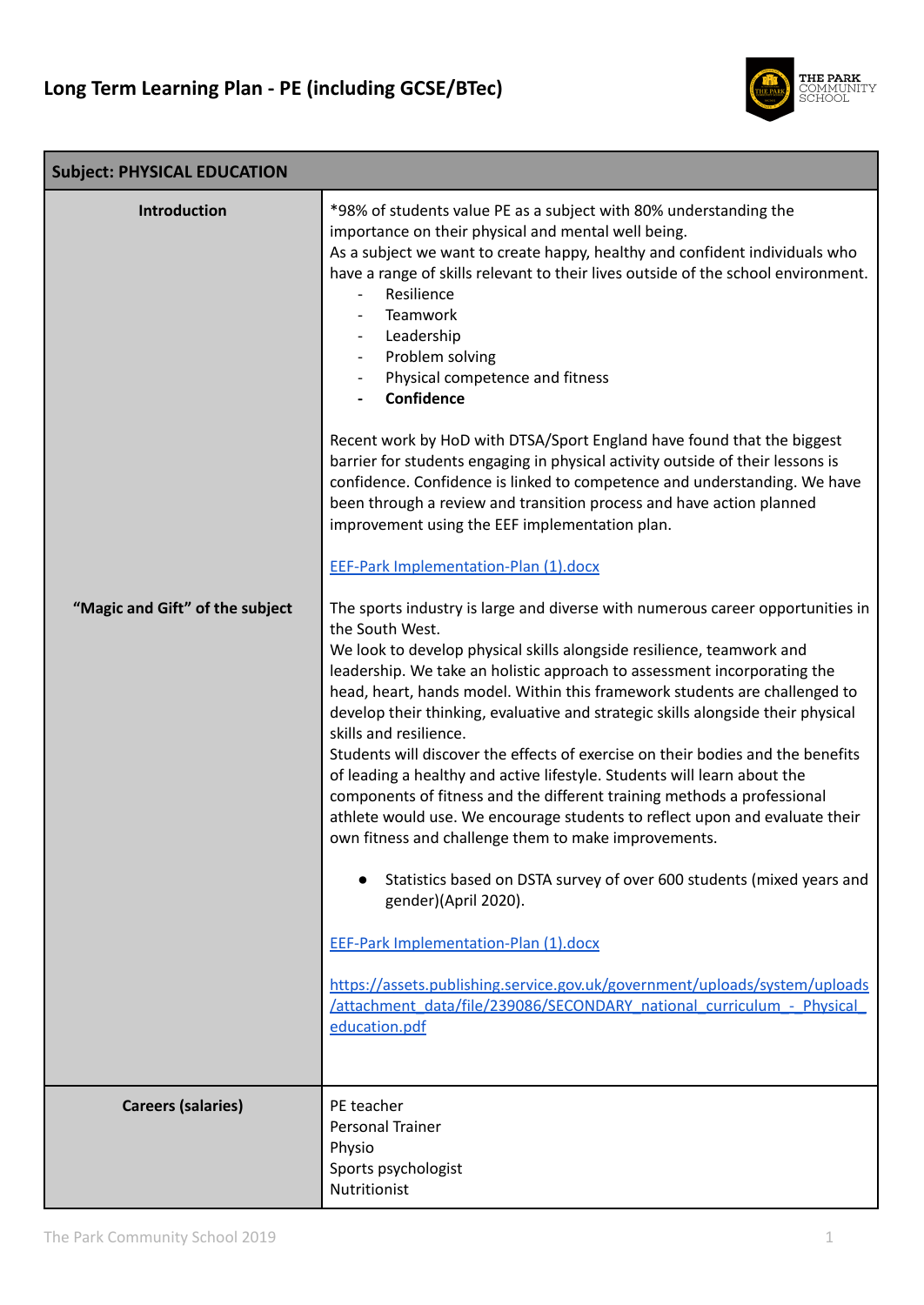|                                                                  | Sports development officer<br>Coach<br>Lifeguard<br>Outdoor Ed instructor                                                                                                                                                                                                                                                                                                                                                                                                                                                                                                                                                                                                                                                                                                          |
|------------------------------------------------------------------|------------------------------------------------------------------------------------------------------------------------------------------------------------------------------------------------------------------------------------------------------------------------------------------------------------------------------------------------------------------------------------------------------------------------------------------------------------------------------------------------------------------------------------------------------------------------------------------------------------------------------------------------------------------------------------------------------------------------------------------------------------------------------------|
| Notable high profile alumni (Park<br><b>School and "famous")</b> | Adam Tobin - Elite Gymnast<br>Ryan Owen - Elite Gymnast<br>Dean, Emily and Jack Bale - GB Shooter<br>Andrew Cotton - Professional Surfer<br>Flynn Elworthy - Exeter Chiefs<br>Alex Byrne - Exeter City Football<br>Phil Norman - Olympic Athlete                                                                                                                                                                                                                                                                                                                                                                                                                                                                                                                                   |
| <b>Degrees and Best Universities</b><br>(Global?)                | <b>Exeter University</b><br>University of Bath<br>Loughborough University                                                                                                                                                                                                                                                                                                                                                                                                                                                                                                                                                                                                                                                                                                          |
| <b>Post 16 Courses and Destinations</b>                          | BTec level 3 @ Petroc<br>Exeter College - A-Level PE / BTecs<br>Public school Scholarships (West Buckland/Kelly/Shebbear)<br><b>Ilfracombe Academy</b><br><b>Bideford College</b><br>Parkwood Leisure - apprenticeships.<br><b>Armed Forces (Careers)</b>                                                                                                                                                                                                                                                                                                                                                                                                                                                                                                                          |
| <b>GCSE/BTec Specification</b>                                   | <b>GCSE - AQA</b><br>Paper 1 – The human body and movement in physical activity and sport<br>Written Exam: 1 hour 15 minutes<br>78 marks<br><b>30% GCSE</b><br>Paper 2 - Socio-cultural influences and well-being in physical activity and<br>sport<br>Written Exam: 1 hour 15 minutes<br>78 marks<br><b>30% GCSE</b><br>Practical performance (3)<br>3 x performance in a 2/1 split of individual and team activities<br>Analysis and evaluation of performance<br>Assessed by teachers (Moderated by AQA)<br>100 marks<br><b>40% GCSE</b><br><b>BTec (Pearson)</b><br>BTec Level 2 First in Sport<br>Unit 1 - Exam - Fitness for sport and exercise<br>Unit 2 - Practical performance in sport<br>Unit 3 - Principles of Personal training<br>Unit 6 - Leading Sports Activities |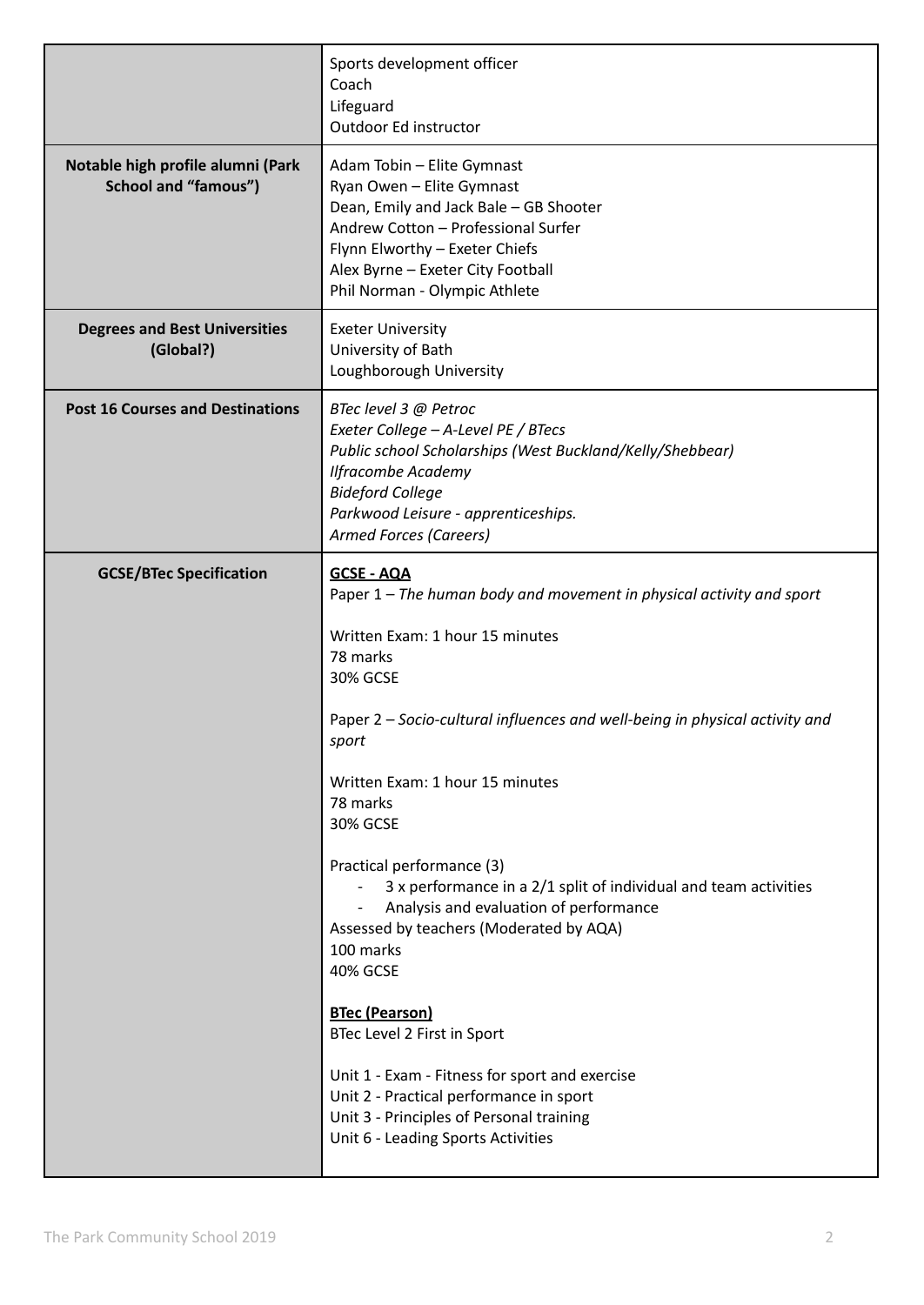## **Assessment Objectives and Percentages in Examination**

## Assessment objective weightings for GCSE **Physical Education**

| <b>Assessment</b><br>objectives (AOs) | <b>Component weightings</b><br>(approx %) |                       |            | <b>Overall weighting</b><br>(approx %) |
|---------------------------------------|-------------------------------------------|-----------------------|------------|----------------------------------------|
|                                       | Paper<br>1                                | Paper<br>$\mathbf{2}$ | Paper<br>3 |                                        |
| AO <sub>1</sub>                       | 13                                        | 12                    | $\Omega$   | 25                                     |
| AO <sub>2</sub>                       | 10                                        | 10                    | 0          | 20                                     |
| AO3                                   | 7                                         | 8                     | 0          | 15                                     |
| AO4                                   | 0                                         | $\Omega$              | 40         | 40                                     |
| Overall weighting of<br>components    | 30                                        | 30                    | 40         | 100                                    |

## **BTec Sport - Level 2**

This qualification is taught over 120 guided learning hours (GLH). It has mandatory and optional specialist units.

These units include:

- three mandatory units (totalling 90 GLH)
- one optional specialist unit (totalling 30 GLH).

This BTEC First Award has units that your centre assesses (internal) and an examination that Pearson sets and marks (external).

| <b>Unit</b> | <b>Mandatory units</b>                       | <b>Assessment</b><br>method | <b>GLH</b> |
|-------------|----------------------------------------------|-----------------------------|------------|
| 1           | <b>Fitness for Sport and Exercise</b>        | External                    | 30         |
| 2           | Practical Performance in Sport               | <b>Internal</b>             | 30         |
| 3           | Applying the Principles of Personal Training | Internal<br><b>Synoptic</b> | 30         |
|             | <b>Optional specialist units</b>             |                             |            |
| 4           | The Mind and Sports Performance              | <b>Internal</b>             | 30         |
| 5           | The Sports Performer in Action               | <b>Internal</b>             | 30         |
| 6           | <b>Leading Sports Activities</b>             | Internal                    | 30         |

| Year by Year<br>Intent | <b>Cycle by Cycle Intent - Clear Areas of</b><br>Knowledge (big topics), Skills and Assessment<br><b>Objectives (linked to GCSE Spec), Cross</b><br><b>Curricular Links and Opportunities (where is</b><br>this topic/knowledge delivered elsewhere in<br>the school (and is that department more<br>"expert"). | Where will this cycle be revisited/ where has it<br>been taught before (interleaving)? |
|------------------------|-----------------------------------------------------------------------------------------------------------------------------------------------------------------------------------------------------------------------------------------------------------------------------------------------------------------|----------------------------------------------------------------------------------------|
|------------------------|-----------------------------------------------------------------------------------------------------------------------------------------------------------------------------------------------------------------------------------------------------------------------------------------------------------------|----------------------------------------------------------------------------------------|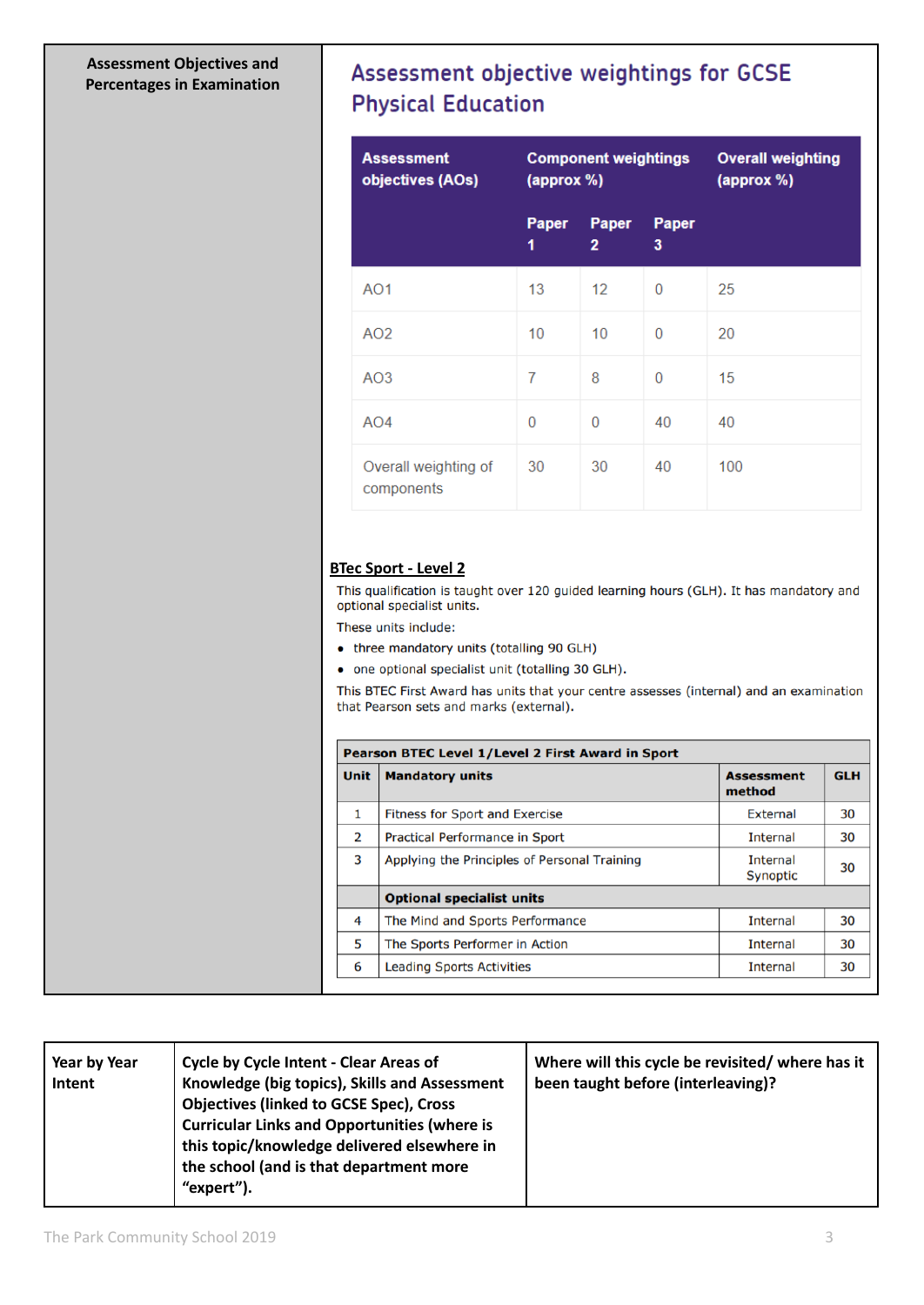| Year 11: Key<br>intent of this<br>year | Exams - What Final Exams/NEAs will they take<br>(and key topic area if appropriate)                                                                                                                                                                                                                                                                          | Paper 1 - The human body and movement in<br>physical activity and sport<br>Written Exam: 1 hour 15 minutes<br>78 marks<br><b>30% GCSE</b><br>Paper 2 - Socio-cultural influences and<br>well-being in physical activity and sport<br>Written Exam: 1 hour 15 minutes<br>78 marks<br><b>30% GCSE</b><br>Practical performance (3)<br>3 x performance in a 2/1 split of<br>individual and team activities<br>Analysis and evaluation of performance<br>Assessed by teachers (Moderated by AQA)<br>100 marks<br><b>40% GCSE</b> |
|----------------------------------------|--------------------------------------------------------------------------------------------------------------------------------------------------------------------------------------------------------------------------------------------------------------------------------------------------------------------------------------------------------------|------------------------------------------------------------------------------------------------------------------------------------------------------------------------------------------------------------------------------------------------------------------------------------------------------------------------------------------------------------------------------------------------------------------------------------------------------------------------------------------------------------------------------|
|                                        | Cycle $14-$<br>Sect. 2 - Movement analysis (Lever systems,<br>planes and axes)<br>Sect 1-6 recap sessions.<br>Core - OPTIONS BLOCK<br>Invasion games / Problem solving / Dance / Yoga<br>/ Net and Wall / Fitness (NDLC)                                                                                                                                     | Cycle aims to finish the course content and<br>revisit as much of the previous content as<br>possible.<br>Student's progress in each topic area will be<br>tracked using a tracking document to ensure<br>that they can focus their revision and additional<br>study on the key areas.                                                                                                                                                                                                                                       |
|                                        | Cycle $13 -$<br>Section 1 - <b>Anatomy and Physiology</b> (skeletal,<br>muscular, cardiovascular, respiratory, Aerobic<br>and anaerobic, short term and long term<br>effects of exercise)<br>Core<br>Invasion games / Gymnastics / Net and Wall /<br>Fitness                                                                                                 | Opportunities to revisit during cycle 14                                                                                                                                                                                                                                                                                                                                                                                                                                                                                     |
| Year 10: Key<br>intent of this<br>year | Cycle 12 - Sect. 6 - Health, fitness and<br>well-being (health, fitness and well-being,<br>Sedentary lifestyle, Diet and Nutrition,<br>Somatotypes)<br>Sect. 3 - Physical training (components of<br>fitness, Fitness testing, Principals of training,<br>target training zones, training methods,<br>preventing injuries)<br><b>Analysis of Performance</b> | Touched upon during Yr 9 options block<br>Sect. $3$ – cover as part of the Year 9 Option PE<br>program.<br>$AoP$ – completed a small version as part of the<br>Year 9 Option PE program.                                                                                                                                                                                                                                                                                                                                     |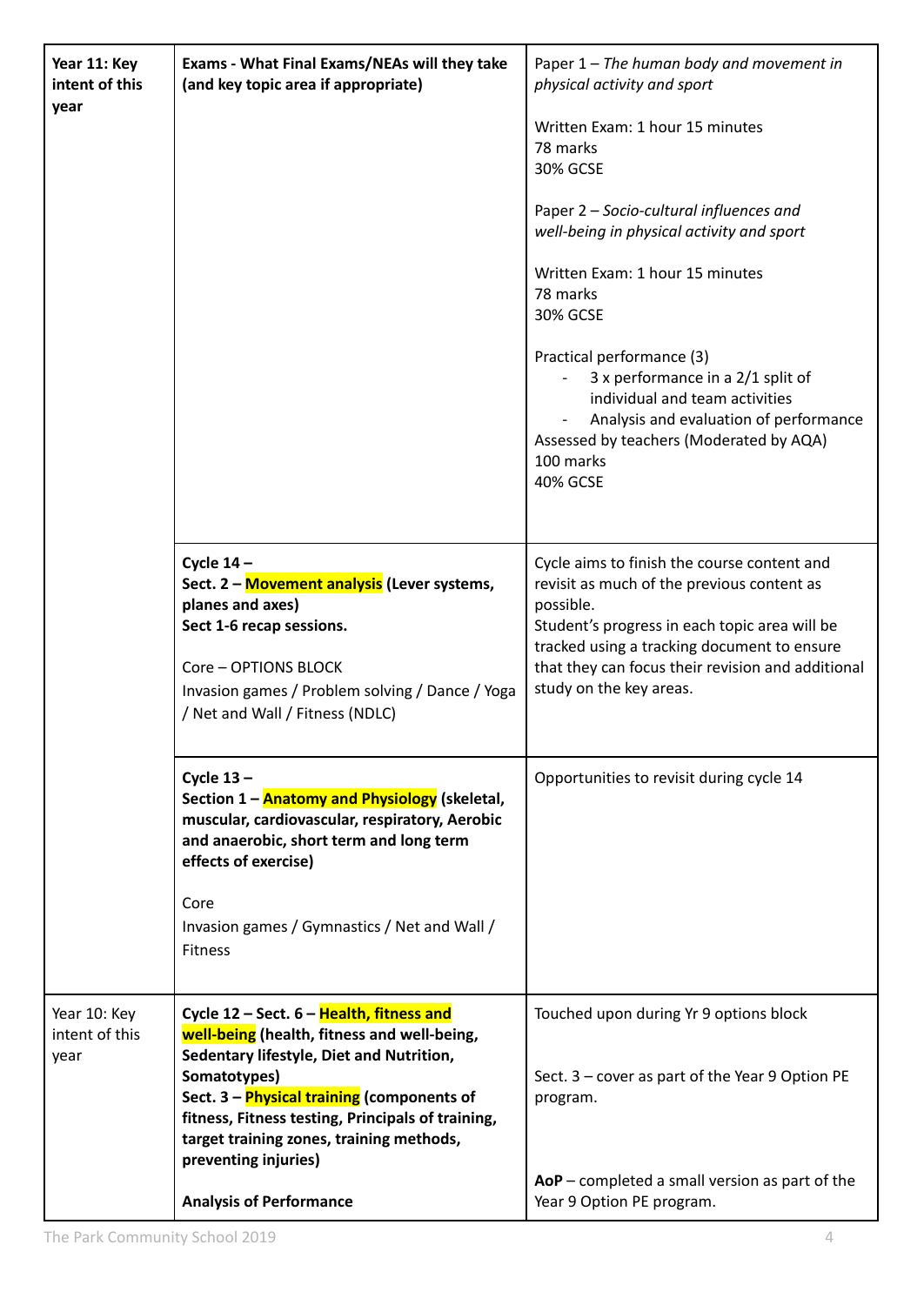|                                       | <b>Practical - Athletics / Climbing</b><br>Core<br>- Net and Wall / Athletics / Striking and fielding<br>/ Fitness                                                                                                                                                                                                                                                                                                                                                                               |                                          |
|---------------------------------------|--------------------------------------------------------------------------------------------------------------------------------------------------------------------------------------------------------------------------------------------------------------------------------------------------------------------------------------------------------------------------------------------------------------------------------------------------------------------------------------------------|------------------------------------------|
|                                       | Cycle 11 - Sect. 4 - Sports Psychology (arousal,<br>aggression, personality types and motivation)<br>Sect. 5 - Sport, Society and Culture (Influences,<br><b>Commercialisation, Technology, Sporting</b><br>behaviour, Performance-enhancing drugs,<br>spectator behaviour, Health, Fitness &<br>wellbeing, Sedentary lifestyle, Diet and<br><b>Nutrition, Somatotypes)</b><br><b>Core - OPTIONS BLOCK</b><br>Invasion games / Problem solving / Dance / Yoga<br>/ Net and Wall / Fitness (NDLC) | Opportunities to revisit during cycle 14 |
|                                       | Cycle 10 - Sect. 4 - Sports Psychology (learning<br>skills, goal setting, guidance and feedback,<br>information processing, arousal, aggression,<br>personality types and motivation)<br>Plus Practical (from Football, Netball, Hockey,<br><b>Badminton)</b><br>Core<br>Invasion games / Gymnastics / Net and Wall /<br>Fitness                                                                                                                                                                 | Opportunities to revisit during cycle 14 |
| Year 9: Key<br>intent of this<br>year | Cycle 9-PE Option = Look at how to evaluate<br>strengths and weaknesses in performance.<br>Analysis of performance.<br>Complete a small version of the GCSE analysis<br>of performance on themselves.<br>Core<br>- Net and Wall / Athletics / Striking and fielding<br>Theory - Cardio-respiratory system                                                                                                                                                                                        | Opportunities to revisit during cycle 12 |
|                                       | Cycle 8 - PE Option = Principles of training -<br>how the principles of training can be applied to<br>bring about improvements in fitness,<br>application of the principles to sporting<br>examples.<br>Methods of training - suitably of methods to a<br>variety of sports.<br>Core                                                                                                                                                                                                             | Opportunities to revisit during cycle 12 |